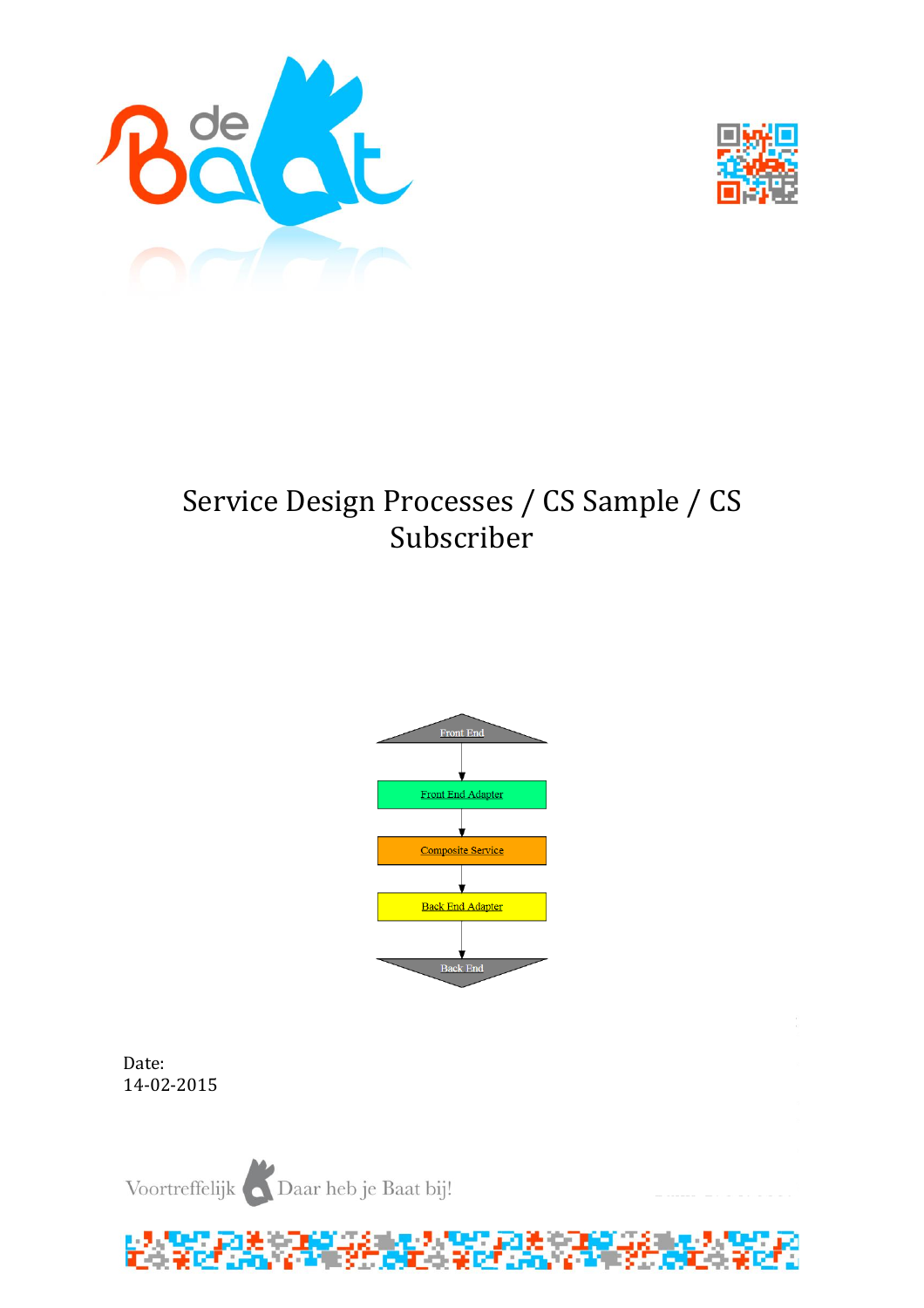



# **Document Version history**

| <b>Version Date</b> |            | <b>Author</b> | <b>Remarks</b> |
|---------------------|------------|---------------|----------------|
| V <sub>0.1</sub>    | 14-02-2015 | SoaVis        | First Draft    |
|                     |            |               |                |
|                     |            |               |                |
|                     |            |               |                |
|                     |            |               |                |

### **Related Documents**

| Reference | <b>Document</b>                   |
|-----------|-----------------------------------|
| [CD]      | SVT_SD_CS_CS_Sample_CS_Subscriber |
| [ICD]     | SVT_ICD_FEA_Sample                |
|           |                                   |
|           |                                   |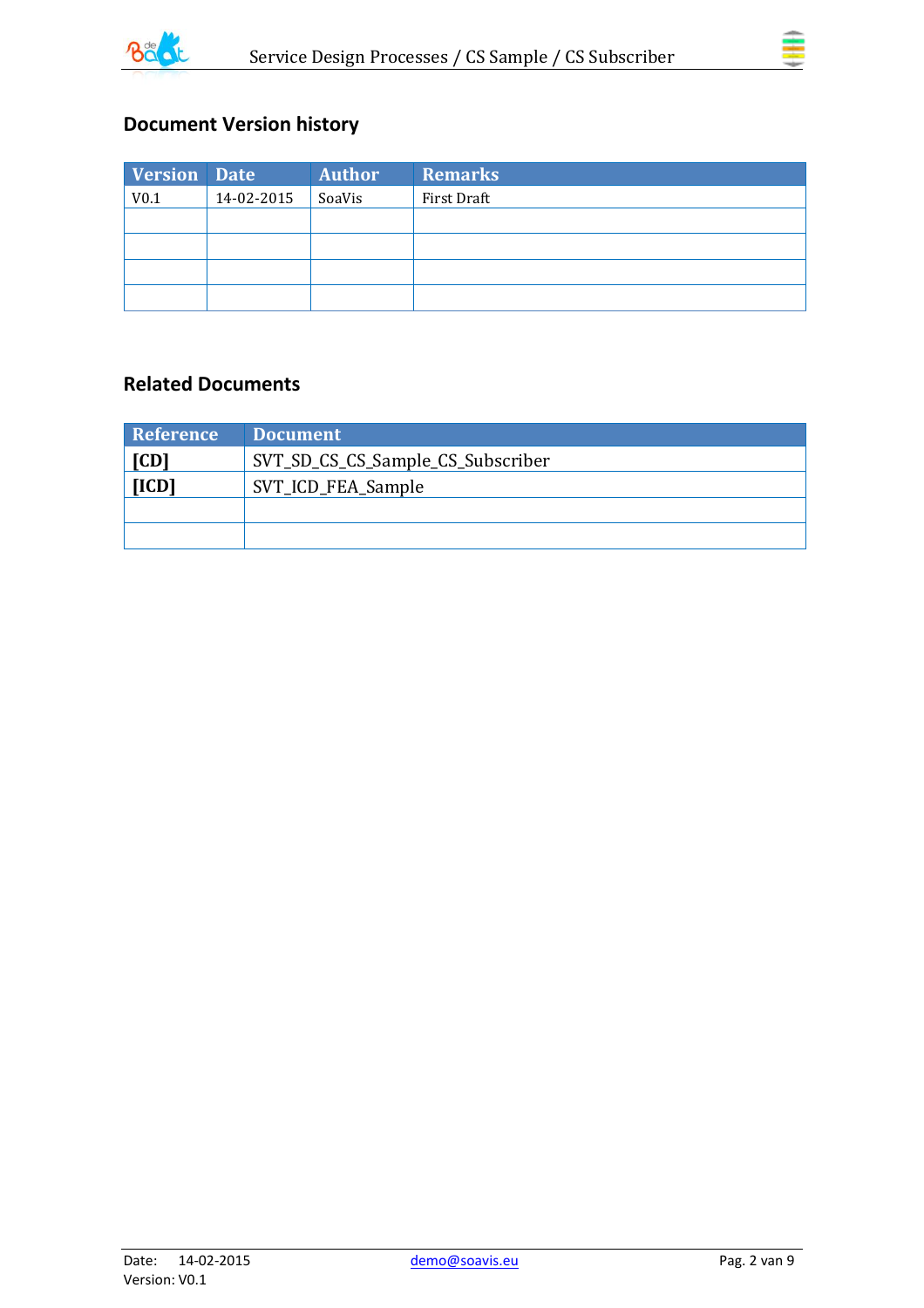

# **Table of contents**

| $\mathbf{1}$                   |  |
|--------------------------------|--|
| $\overline{2}$                 |  |
| 2.1                            |  |
| 2.2                            |  |
| 2.3                            |  |
| 2.4                            |  |
| 3                              |  |
| 3.1<br>3.1.1<br>3.1.2<br>3.1.3 |  |
| 4                              |  |
| 4.1                            |  |
| 4.2<br>4.2.1                   |  |
| 4.3<br>4.3.1                   |  |
| 4.4<br>4.4.1                   |  |
| 4.5                            |  |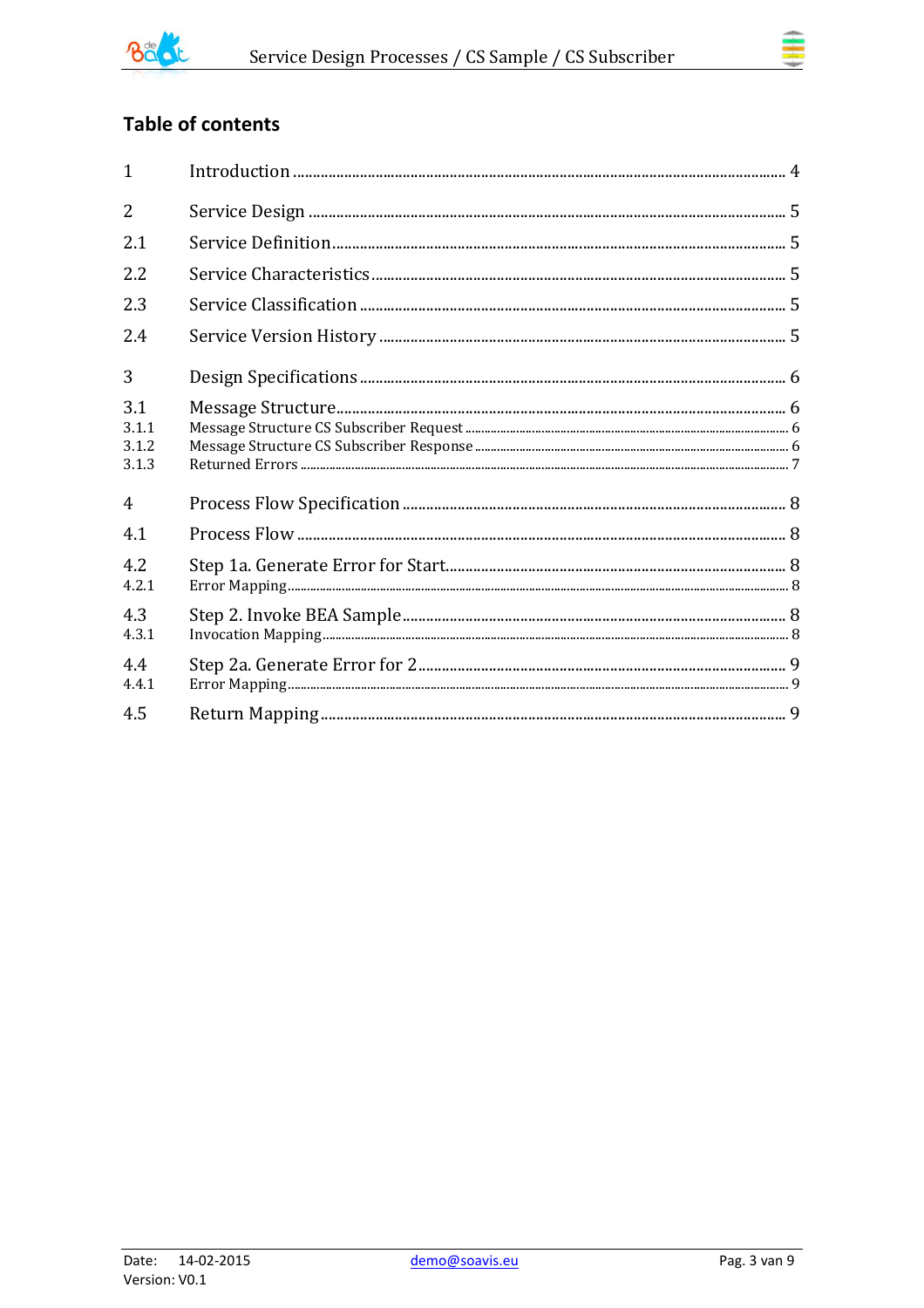

# <span id="page-3-0"></span>**1 Introduction**

This document specifies the design for the CS\_Subscriber service in the CS\_Sample component.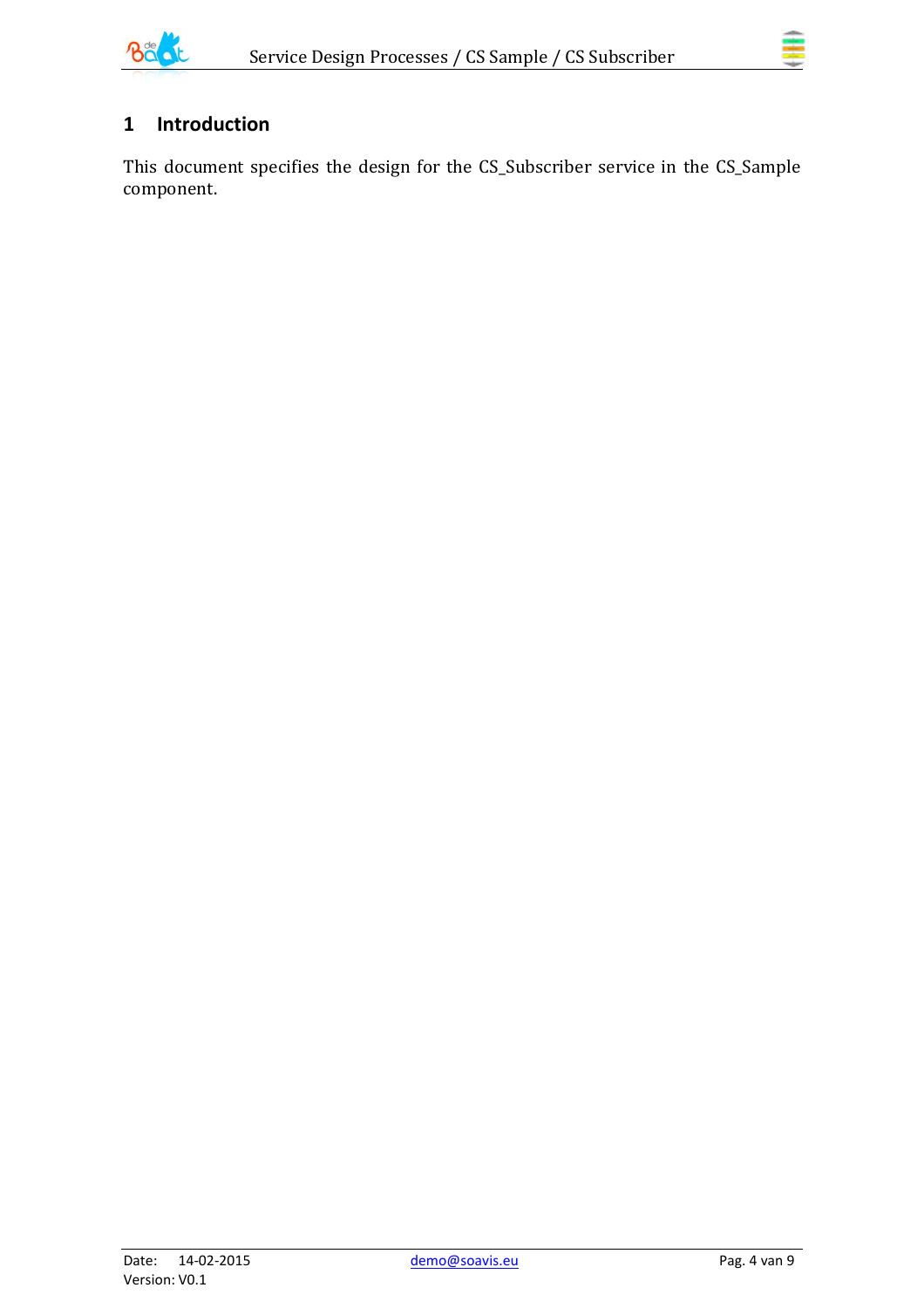

## <span id="page-4-0"></span>**2 Service Design**

#### <span id="page-4-1"></span>**2.1 Service Definition**

This is the description of the functionality of a simple service.

It should also contain a brief description of the steps executed in this service. For this simple service, it only invokes the back end adapter service BEA Sample.

#### <span id="page-4-2"></span>**2.2 Service Characteristics**

| <b>Characteristic</b>   | <b>Description</b> |
|-------------------------|--------------------|
| Service name            | CS Subscriber      |
| <b>Service version</b>  |                    |
| <b>Document version</b> | 0.1.0              |

#### <span id="page-4-3"></span>**2.3 Service Classification**

| <b>Property</b>      | <b>Value</b> |
|----------------------|--------------|
| <b>Visibility</b>    | Public       |
| <b>Deprecated</b>    | No           |
| <b>Interaction</b>   | Asynchronous |
| <b>SOx_Sensitive</b> | No           |
| <b>ModelStatus</b>   | Operable     |

#### <span id="page-4-4"></span>**2.4 Service Version History**

| <b>Version</b> Date |                       | Author Description                               |
|---------------------|-----------------------|--------------------------------------------------|
| $\vert 0.1.0 \vert$ | $12-11-2014$   SoaVis | Created as a sample for explaining the SOA Tool. |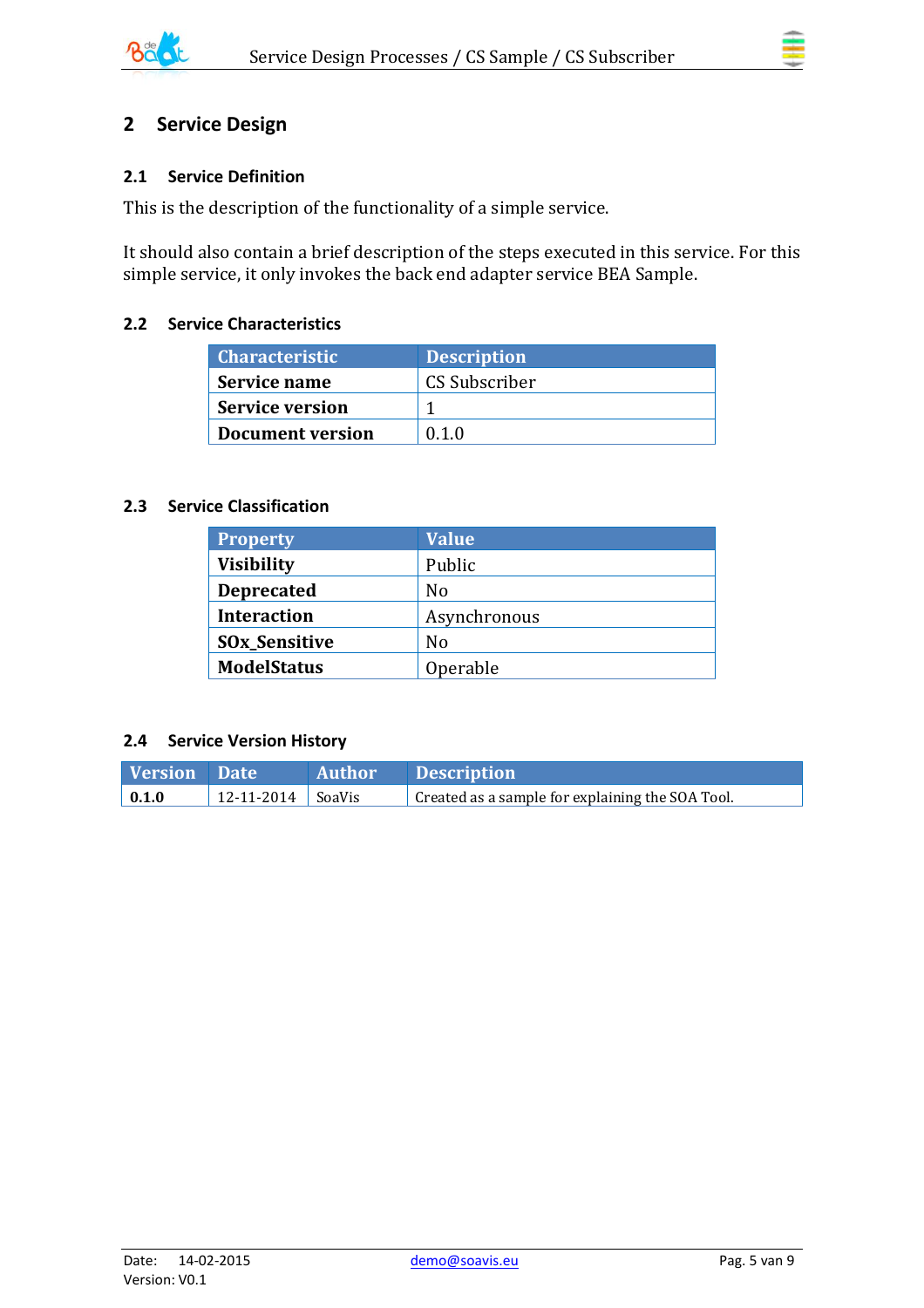

#### <span id="page-5-1"></span><span id="page-5-0"></span>**3.1 Message Structure**

This section describes the request message used to invoke this service and the response message returned by this service.

#### <span id="page-5-2"></span>**3.1.1 Message Structure CS Subscriber Request**

| <b>Field</b>         |        |                               | Card Type    |                          | <b>Note</b>                                                                                                                                                                               |
|----------------------|--------|-------------------------------|--------------|--------------------------|-------------------------------------------------------------------------------------------------------------------------------------------------------------------------------------------|
|                      |        | 1 CS_SubscriberRequestMessage | 1            |                          |                                                                                                                                                                                           |
| 2                    | Header |                               | 01           |                          |                                                                                                                                                                                           |
| $\vert$ <sub>2</sub> | Body   |                               |              |                          |                                                                                                                                                                                           |
| Iз                   |        | Request                       | $\mathbf{1}$ | CS_SubscriberRequestType |                                                                                                                                                                                           |
| $\overline{A}$       |        | <b>ENTITY</b>                 |              | $0.1$ ENTITY             | One or more entities may appear here. The<br>other elements which are children of the<br>BODY element are some example elements<br>to demonstrate the handling of the different<br>types. |
| I5                   |        | <b>DATE ELEMENT</b>           |              | dateTime                 | This is an element of basic type dateTime.                                                                                                                                                |

#### <span id="page-5-3"></span>**3.1.2 Message Structure CS Subscriber Response**

| <b>Field</b>   |                              |                  | Card Type    |                           | <b>Note</b>                                                                                                                                                                               |
|----------------|------------------------------|------------------|--------------|---------------------------|-------------------------------------------------------------------------------------------------------------------------------------------------------------------------------------------|
|                | CS_SubscriberResponseMessage |                  | $\mathbf{1}$ |                           |                                                                                                                                                                                           |
| $\overline{2}$ | Header                       |                  | 0.1          |                           |                                                                                                                                                                                           |
| 2              | Body                         |                  | 1            |                           |                                                                                                                                                                                           |
| 3              |                              | Response         | $\mathbf{1}$ | CS_SubscriberResponseType |                                                                                                                                                                                           |
| 4              |                              | <b>ENTITY</b>    |              | $0.1$ ENTITY              | One or more entities may appear here. The<br>other elements which are children of the<br>BODY element are some example elements<br>to demonstrate the handling of the different<br>types. |
| 5              |                              | DATE_ELEMENT     | $\mathbf{1}$ | dateTime                  | This is an element of basic type dateTime.                                                                                                                                                |
| 3              |                              | Result           | $\mathbf{1}$ | <b>Result</b>             |                                                                                                                                                                                           |
| 4              |                              | <b>ErrorCode</b> | $\mathbf{1}$ | Integer                   | The ErrorCode can be either '0' indicating<br>OK or non-'0' indicating not OK.                                                                                                            |
| 4              |                              | ErrorDescription | $0.1$ String |                           | The ErrorDescription contains the textual<br>description of the error situation.                                                                                                          |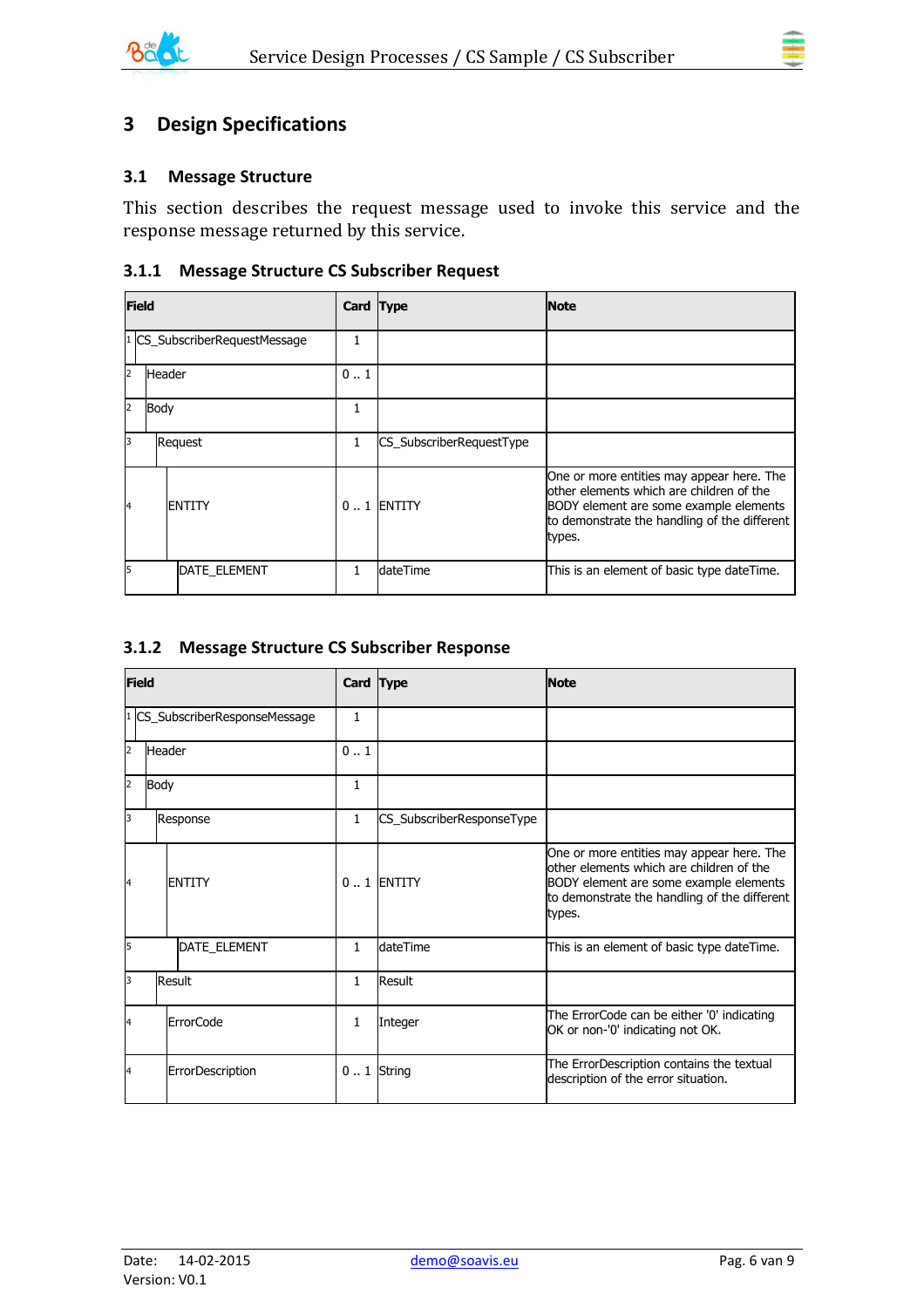

### <span id="page-6-0"></span>**3.1.3 Returned Errors**

| <b>ErrorCode</b> | <b>ErrorDescription</b> |
|------------------|-------------------------|
| 01               | Service not available   |
| 02               | Connection not found    |
| 03               | Invalid Service Request |
| 04               | Non specific error      |
| 05               | Invalid field value     |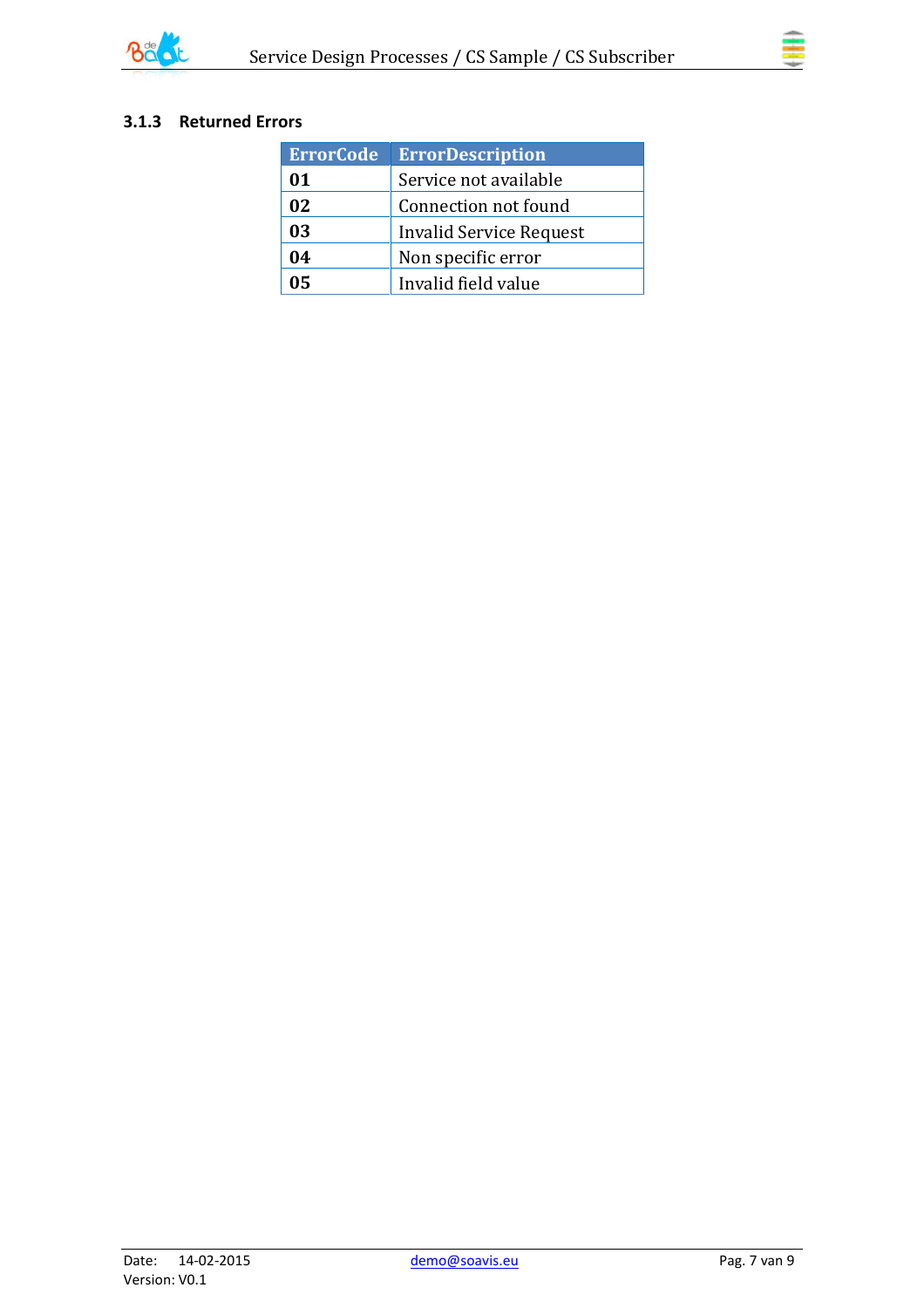

# <span id="page-7-0"></span>**4 Process Flow Specification**

#### <span id="page-7-1"></span>**4.1 Process Flow**

This text is used to explain the process flow image.



#### <span id="page-7-2"></span>**4.2 Step 1a. Generate Error for Start**

This section describes the errors that can occur after the first step, i.e. the Start node.

#### <span id="page-7-3"></span>**4.2.1 Error Mapping**

| <b>Error</b> |                                                  | <b>Error Comment</b>                                                                       |  |  |
|--------------|--------------------------------------------------|--------------------------------------------------------------------------------------------|--|--|
|              | when (Request message not valid)                 |                                                                                            |  |  |
|              | Code: 03<br>Description: Invalid Service Request | "This error indicates that the service was unable to parse the request<br>message."        |  |  |
|              | lotherwise                                       |                                                                                            |  |  |
|              | Code: 04<br>Description: Non specific error      | "An internal error occurred that is not covered by any of the specific error<br>messages." |  |  |

#### <span id="page-7-4"></span>**4.3 Step 2. Invoke BEA Sample**

Invocation of /Back End Adapter/BEA/BEA\_Sample.process

This section describes the invocation of the back-end adapter service to get or set the information.

#### <span id="page-7-5"></span>**4.3.1 Invocation Mapping**

| <b>Field</b> |      |                | <b>Mapping from</b>                                |
|--------------|------|----------------|----------------------------------------------------|
| 12           | Body |                |                                                    |
| 13           |      | Request        |                                                    |
| 4            |      | <b>IENTITY</b> |                                                    |
| 5            |      | DATE_ELEMENT   | / CS_SubscriberRequest/ BODY/ ENTITY/ DATE_ELEMENT |